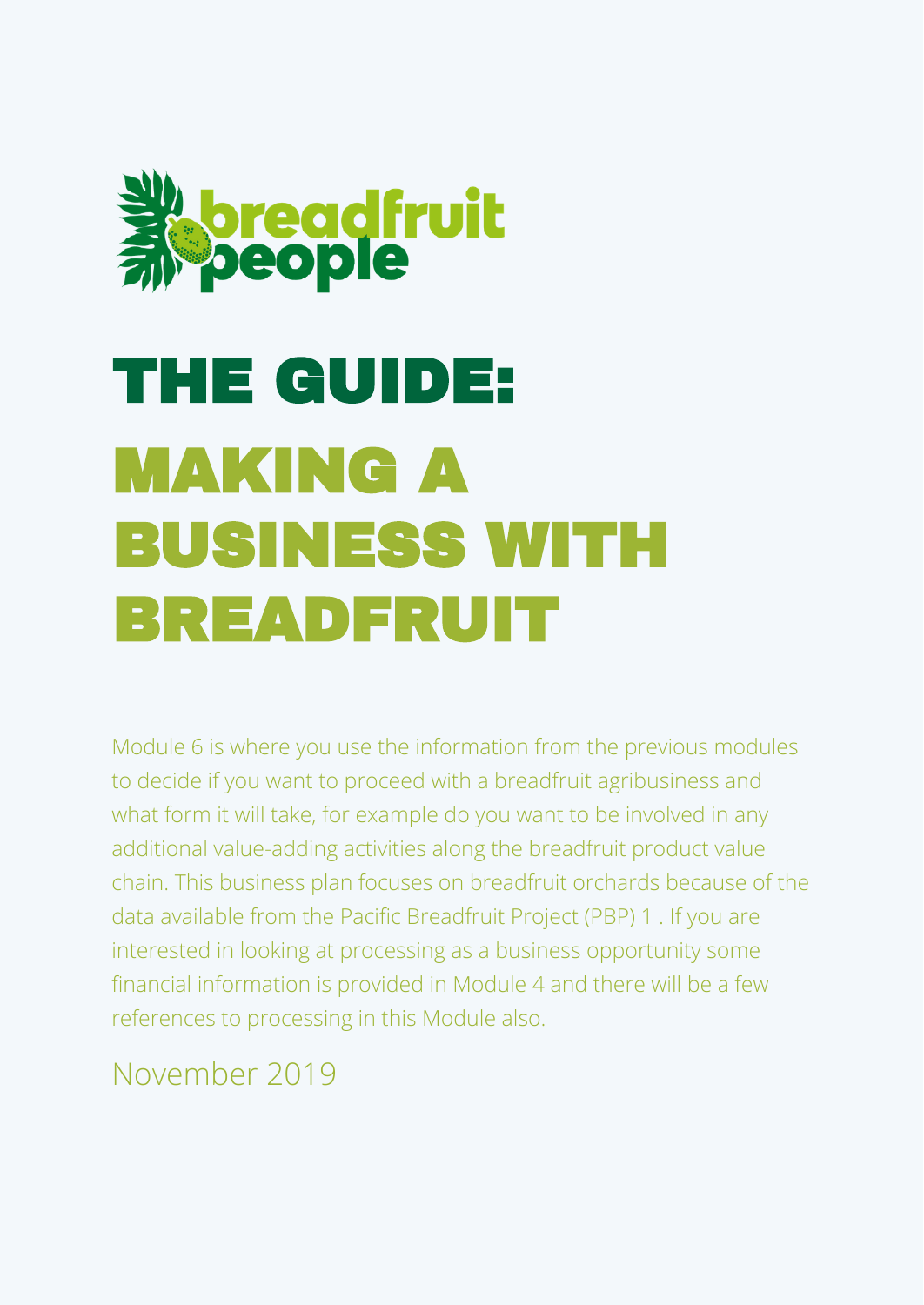

# Acknowledgments

The development of this guide was led by Dr Mary Taylor, and Mary was lead author on the modules, along with Dr Richard Beyer (Module 4) and Dr Andrew McGregor (Module 6).

Members of the PARDI2 team, including Dr. Lex Thomson, as well as Kyle Stice (PIFON), and Kaitu Erasitu (Natures Way Cooperative) also provided inputs and/or assisted with editing.

We kindly acknowledge the use of breadfruit information from Craig Elevitch and Dr Diane Ragone (National Tropical Botanical Garden, Hawai'i).

We are sincerely grateful to everyone who supported the development of this compendium.

# About Us

This guide was prepared under the Pacific Agribusiness Research in Development 2 (PARDI2) project. PARDI2 has generously allowed The Breadfruit People to use the guide and its contents.

The PARDI2 Project is funded by the Australian Centre for International Agricultural Research (ACIAR) and facilitated by a consortium of implementation partners, the project seeks to promote sustainable livelihood outcomes for Pacific Islands households through research and innovation, catalysing and informing a more vibrant, diverse and viable agribusiness sector.

The PARDI2 project spans 2017-2021, placing a geographical focus on Fiji, Tonga and Vanuatu. For more information, please visit [www.pardi.pacificfarmers.com](http://www.pardi.pacificfarmers.com)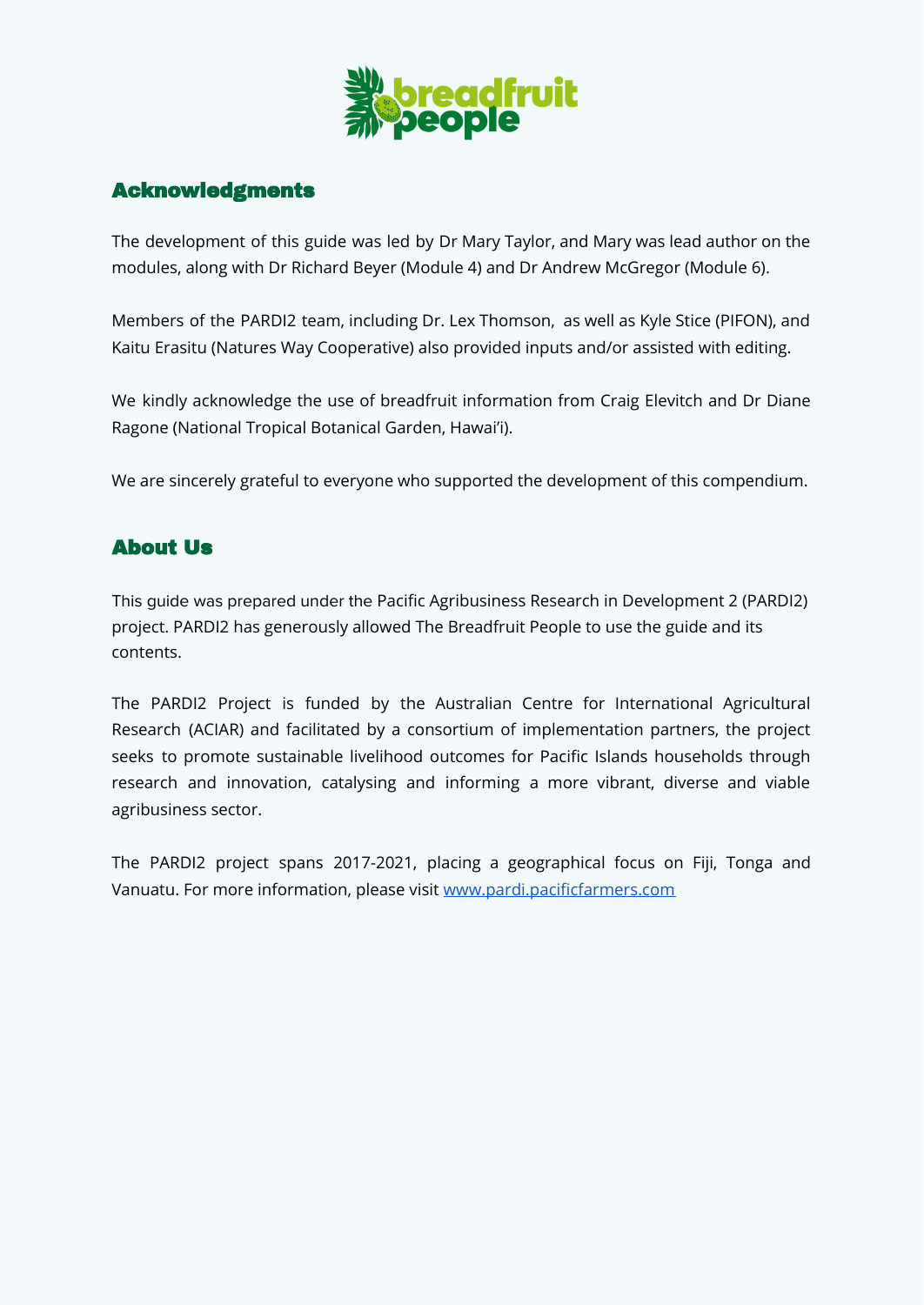

# 1.0 Some key terms you will need to understand to prepare your plan

**Cash flow:** The difference between the flow of money over time from selling your breadfruit and the amount of money spent on having the required quantity and quality of breadfruit ready for sale. A reasonable time frame to consider the cash flow for a breadfruit orchard would be about 10 years.

**The "farm-gate" price:** The price received for your breadfruit sold at the farm – rather than further along the value chain.

**Fixed costs:** Fixed costs, for example the cost of land rental, are the same, regardless of how much breadfruit you sell.

**Variable costs:** Variable costs, for example, the cost of labour, vary with the amount of breadfruit produced.

**Opportunity cost:** The money that could be earned from the resources used to produce breadfruit, if those resources were used to produce something else. For example, what you could earn from the same labour if it was used to produce an alternative crop (say sugar cane), or if you used your time to be a wage earner employed elsewhere.

**The gross margin from a farm enterprise:** gross income (quantity of produce sold multiplied by the price received minus the variable cost of production).

**The market:** The consumers who buy the end-product.

**Marketing:** The process of getting the product to the consumer along the value chain.

**The value chain:** The different links that take the product from the farm to the consumer, adding costs and value at each step.

**Risk:** What could go wrong? For example, the crop could be destroyed by a cyclone.

# 2.0 A financial model of a small orchard growing breadfruit for fresh export: an example

A financial model for a one-acre (0.4 ha) orchard in western Viti Levu, Fiji, growing breadfruit for fresh export is presented below. A financial model is only as good as the quality of the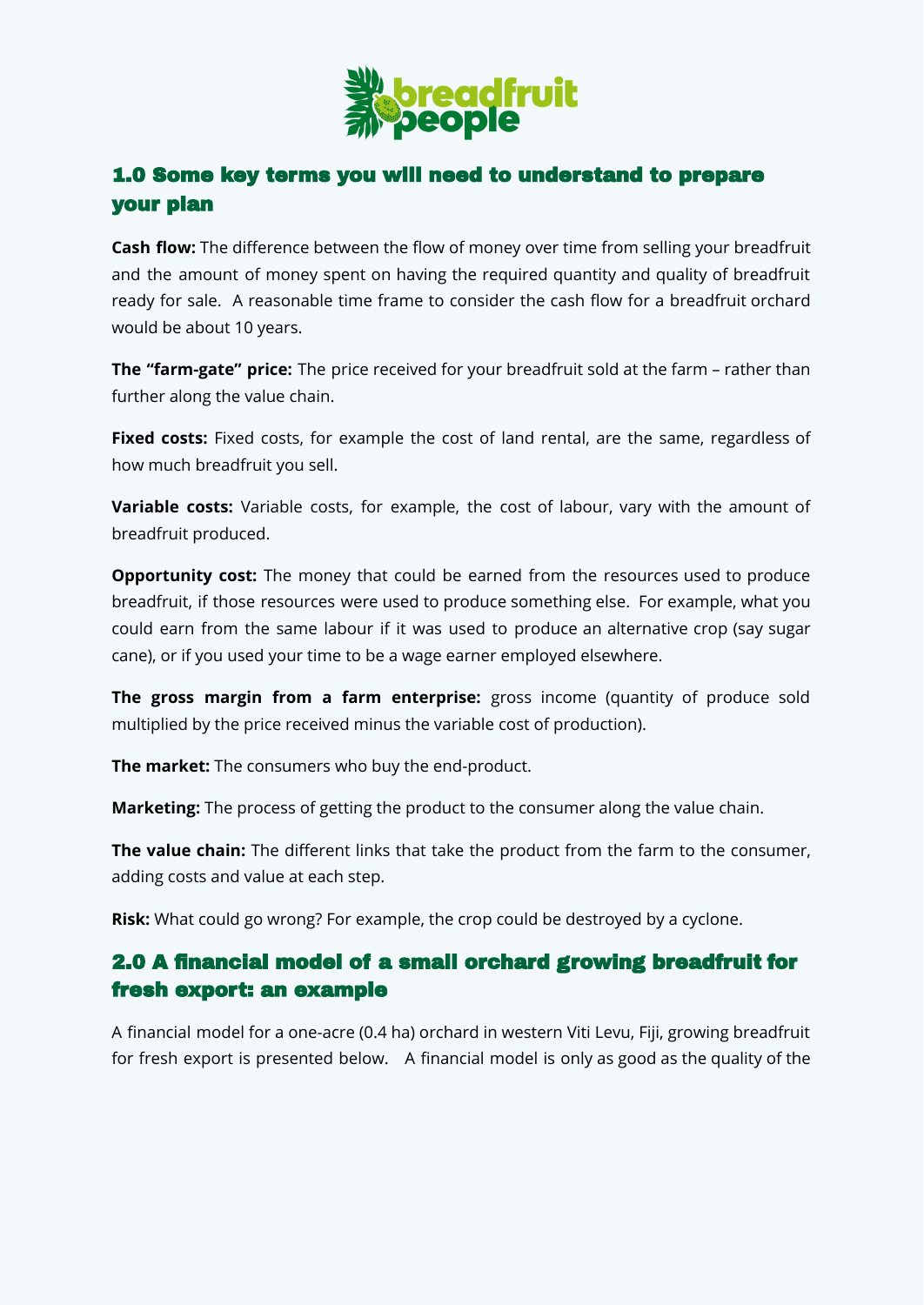

data used. In this example, the data used is from the better-performing orchards established under the ACIAR Pacific Breadfruit Project (PBP) $^1$ .

| A financial model for a one acre orchard in western Viti Levu Fiji growing breadfruit for fresh export to New Zealand |    |              |                 |                |                         |                         |        |                |                         |                         |                           |
|-----------------------------------------------------------------------------------------------------------------------|----|--------------|-----------------|----------------|-------------------------|-------------------------|--------|----------------|-------------------------|-------------------------|---------------------------|
| (FJD)                                                                                                                 |    |              |                 |                |                         |                         |        |                |                         |                         |                           |
| Year                                                                                                                  |    | $\mathbf{1}$ | $\overline{2}$  | 3              | $\overline{4}$          | 5                       | 6      | $\overline{I}$ | $\bf8$                  | $\overline{9}$          | 10 <sup>°</sup>           |
| number of trees @9m * 9m                                                                                              |    | 50           | 50              | 50             | 50                      | 50                      | 50     | 50             | 50                      | 50                      | 50                        |
| marketable yield per tree (no of fruit/ tree)                                                                         |    | $\circ$      | 20              | 80             | 160                     | 200                     | 250    | 300            | 300                     | 300                     | 300                       |
| marketable yield per tree (Kg) - 80% of the fruit marketable in year 2                                                |    | $\circ$      | 25              | 87             | 170                     | 210                     | 263    | 316            | 316                     | 316                     | 316                       |
| increasing to 95% in year 5                                                                                           |    |              |                 |                |                         |                         |        |                |                         |                         |                           |
| total marketable production (Kg)                                                                                      |    | $\circ$      | 1.250           | 4.325          | 8,500                   | 10500                   | 13.158 | 15.800         | 15,800                  | 15,800                  | 15,800                    |
| Sales (\$) @ \$0.80/kg farm gate                                                                                      |    | $\circ$      | 1,000           | 3,460          | 6,800                   | 8,400                   | 10,526 | 12,640         | 12,640                  | 12,640                  | 12,640                    |
| Cash expenditure (\$)                                                                                                 |    |              |                 |                |                         |                         |        |                |                         |                         |                           |
| seedlings 50 @5 each                                                                                                  |    | 250          |                 |                |                         |                         |        |                |                         |                         |                           |
| harvesting and prunning equipment                                                                                     |    |              |                 |                |                         |                         |        |                |                         |                         |                           |
| stick picker (@\$50 each)                                                                                             |    |              |                 | 50             |                         |                         | 50     |                |                         | 50                      |                           |
| prunning saw (@\$50each)                                                                                              |    |              |                 | 50             |                         |                         | 50     |                |                         | 50                      |                           |
| prunning lopper (@\$100 each)                                                                                         |    |              |                 | 100            |                         |                         | 100    |                |                         | 100                     |                           |
| ladder (@\$200 each)                                                                                                  |    |              |                 | 200            |                         |                         |        |                |                         |                         |                           |
| plastic field bins (@\$30 each)                                                                                       |    |              | 60              | 90             |                         | 90                      |        | 90             |                         | 90                      |                           |
| sub-total                                                                                                             |    | $\circ$      | 60              | 490            | $\circ$                 | 90                      | 200    | 90             | $\circ$                 | 290                     | $\circ$                   |
| Fertiliser                                                                                                            |    |              |                 |                |                         |                         |        |                |                         |                         |                           |
| NPK (13:13:21) 200gm/tree/month 120 kgs/annum @ \$1.28/kg                                                             |    | 154          | 154             | 154            | 154                     | 154                     | 154    | 154            | 154                     | 154                     | 154                       |
| Urea 200g/tree/month 120kgs/annum @ \$1.10/kg                                                                         |    | 132          | 132             | 132            | 132                     | 132                     | 132    | 132            | 132                     | 132                     | 132                       |
| sub-total                                                                                                             |    | 286          | 286             | 286            | 286                     | 286                     | 286    | 286            | 286                     | 286                     | 286                       |
| Total non labour cash expenditure                                                                                     |    | 536          | 346             | 776            | 286                     | 376                     | 486    | 376            | 286                     | 576                     | 286                       |
| Gross margin(\$), excluding labor (sales less cash expenditure)                                                       |    | 536          | 654             | 2,684          | 6,514                   | 8,024                   | 10,041 | 12,264         | 12,354                  | 12,064                  | 12.354                    |
| Labour inputs (person days)                                                                                           |    |              |                 |                |                         |                         |        |                |                         |                         |                           |
| clearing                                                                                                              |    | 8            |                 |                |                         |                         |        |                |                         |                         |                           |
| cutting, lining and digging holes                                                                                     |    | 3            |                 |                |                         |                         |        |                |                         |                         |                           |
| planting                                                                                                              |    | $\mathbf{1}$ |                 |                |                         |                         |        |                |                         |                         |                           |
| weeding                                                                                                               |    | 6            | 5               | $\overline{4}$ | $\overline{\mathbf{3}}$ | $\overline{\mathbf{3}}$ | 3      | 3              | $\overline{\mathbf{3}}$ | $\overline{\mathbf{3}}$ | $\ensuremath{\mathsf{3}}$ |
| prunning                                                                                                              |    |              |                 |                | $\mathbf{1}$            |                         |        | $\mathbf{1}$   |                         |                         | $\,1\,$                   |
| bait spraying application                                                                                             |    |              | 10              | 10             | 10                      | 10                      | 10     | 10             | 10                      | 10                      | 10 <sup>°</sup>           |
| fertiliser application                                                                                                |    | 12           | 12              | 12             | 12                      | 12                      | 12     | 12             | 12                      | 12                      | 12                        |
| harvesting, sap control and packing                                                                                   |    |              | 3               | 10             | 20                      | 20                      | 20     | 20             | 20                      | 20                      | 20                        |
| total labour input                                                                                                    |    | 30           | 30 <sup>o</sup> | 36             | 46                      | 45                      | 45     | 46             | 45                      | 45                      | 46                        |
| Average annual labour input                                                                                           |    | 41           |                 |                |                         |                         |        |                |                         |                         |                           |
| If labour is hired                                                                                                    |    |              |                 |                |                         |                         |        |                |                         |                         |                           |
| Cost of hired labour (@ \$30/day)                                                                                     |    | 900          | 900             | 1080           | 1380                    | 1350                    | 1350   | 1380           | 1350                    | 1350                    | 1380                      |
| Gross margin (\$/acre) if labour is hired                                                                             |    | 1,436        | $\overline{4}$  | 2,469          | 6,834                   | 8,774                   | 11,322 | 14,044         | 14,164                  | 13,874                  | 14,134                    |
| Average annual gross margin per acre                                                                                  | \$ | 3,419        |                 |                |                         |                         |        |                |                         |                         |                           |
| Average annual gross margin per tree                                                                                  | \$ | 168          |                 |                |                         |                         |        |                |                         |                         |                           |
| If household is utilised                                                                                              |    |              |                 |                |                         |                         |        |                |                         |                         |                           |
| Returns per day of household labour                                                                                   |    | $-18$        | 22              | 75             | 142                     | 178                     | 223    | 267            | 275                     | 268                     | 269                       |
| Average annual return per day of household labour                                                                     | Ś  | 185          |                 |                |                         |                         |        |                |                         |                         |                           |
|                                                                                                                       |    |              |                 |                |                         |                         |        |                |                         |                         |                           |

#### **The key findings of the one-acre breadfruit orchard model are:**

● The estimated average annual gross margin per acre over a 10-year period is FJD 8,419. This compares to the average gross margin for growing an acre of sugar cane for three (3) years (a plant crop followed by two ratoons) is approx. FJD 2,950; yielding an average annual gross margin per acre FJD 980 $^{\rm 2}$  .

 $1$  Tora L, McGregor A and Erasito K "A financial and economic analysis of developing breadfruit orchards in Fiji" International Horticulture Conference, Brisbane 2014. See <https://tinyurl.com/yxuybfez>

 $2$  (Tora, McGregor and Erasito 2014).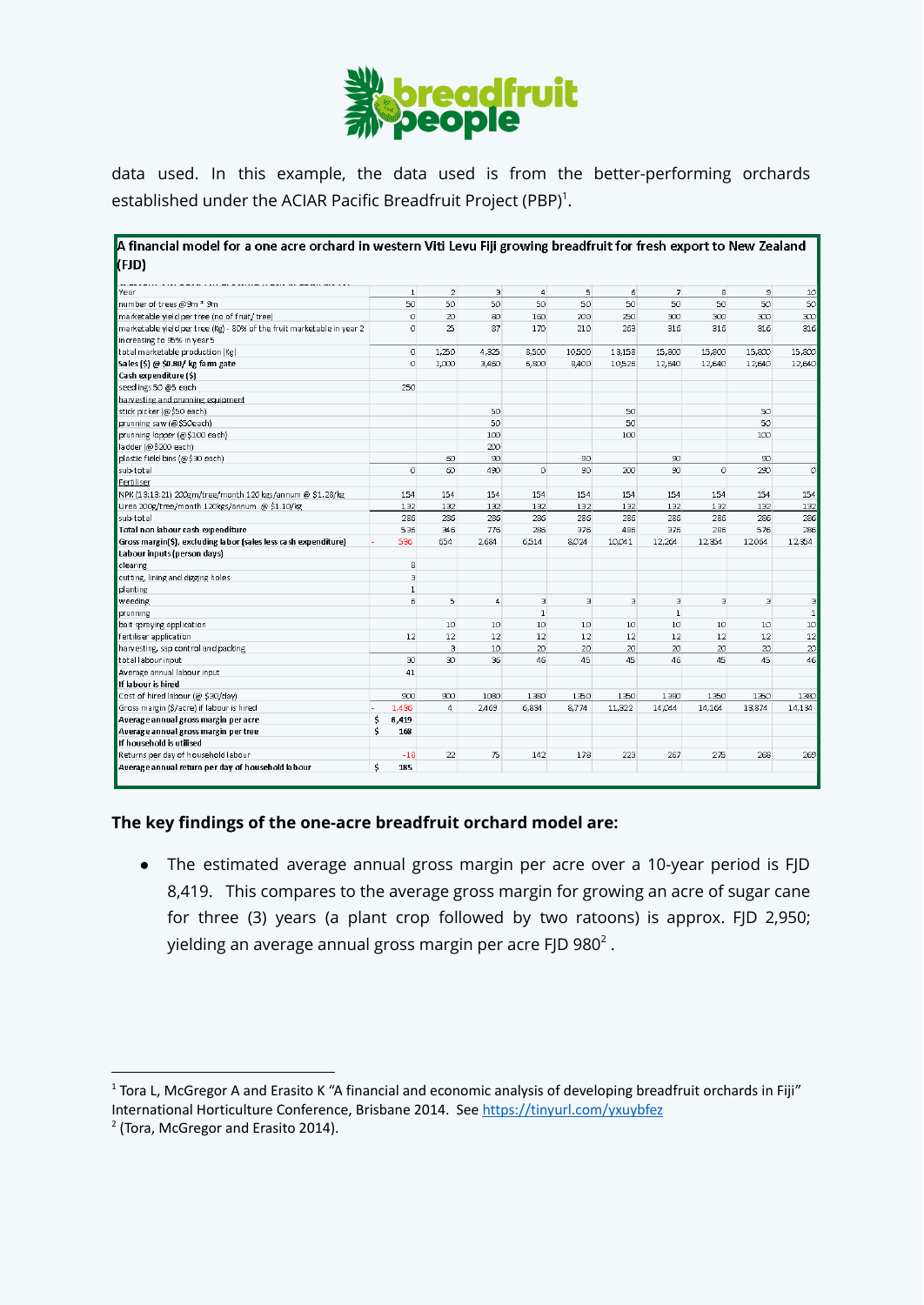

- The estimated average annual return per day of household labour utilised is FJD 185. For sugar cane the estimated average return per day of household labour over the three years is approx. FJD 50 per day<sup>3</sup>.
- To these returns the income earned from intercropping would need to be added. With a spacing of 9m x 9m between the trees there will be ample room for the planting of crops such as cassava and pineapples in the first few years. By incorporating cassava as an intercrop for example, it is estimated that a farm household can earn an average of FJD 1,545 per annum from a breadfruit orchard in the first 5-years<sup>4</sup>. This translates to some FJD 40 per day of household labour.

## **The key variables impacting on the returns from the breadfruit orchard**

- **Yield:** The average annual production per tree and the year that fruiting commences are key variables in determining the returns from the orchard. The early financial models prepared by the PBP assumed lower yields and fruiting commencing much later (year 5). It is better to err on the conservative side when projecting yields. At that time, there was little or no experience in growing breadfruit as an orchard crop in the Pacific Islands and it was necessary to rely on the limited data available from the Caribbean. However, the PBP found that if appropriate fruit tree horticultural practices were adopted for breadfruit, significantly higher yields could be realized, and fruiting can commence as early as year 2.
- Also, it was found if the recommended horticultural practices were not followed, particularly on poor soil, even lower yields than had been forecast were obtained Below we simulate what happens to returns if fruiting commences in year 4, and yields are half what we projected in the financial model above. The average gross margin per acre falls to FJD 2,168 (26% of the level in the model) and average return per day of household labour falls to FJD 67 (36%). Even though these returns remain positive they are not significantly different from sugar cane – which has less risk and provides some income from the first year.

 $3$  Ibid

<sup>4</sup> Ibid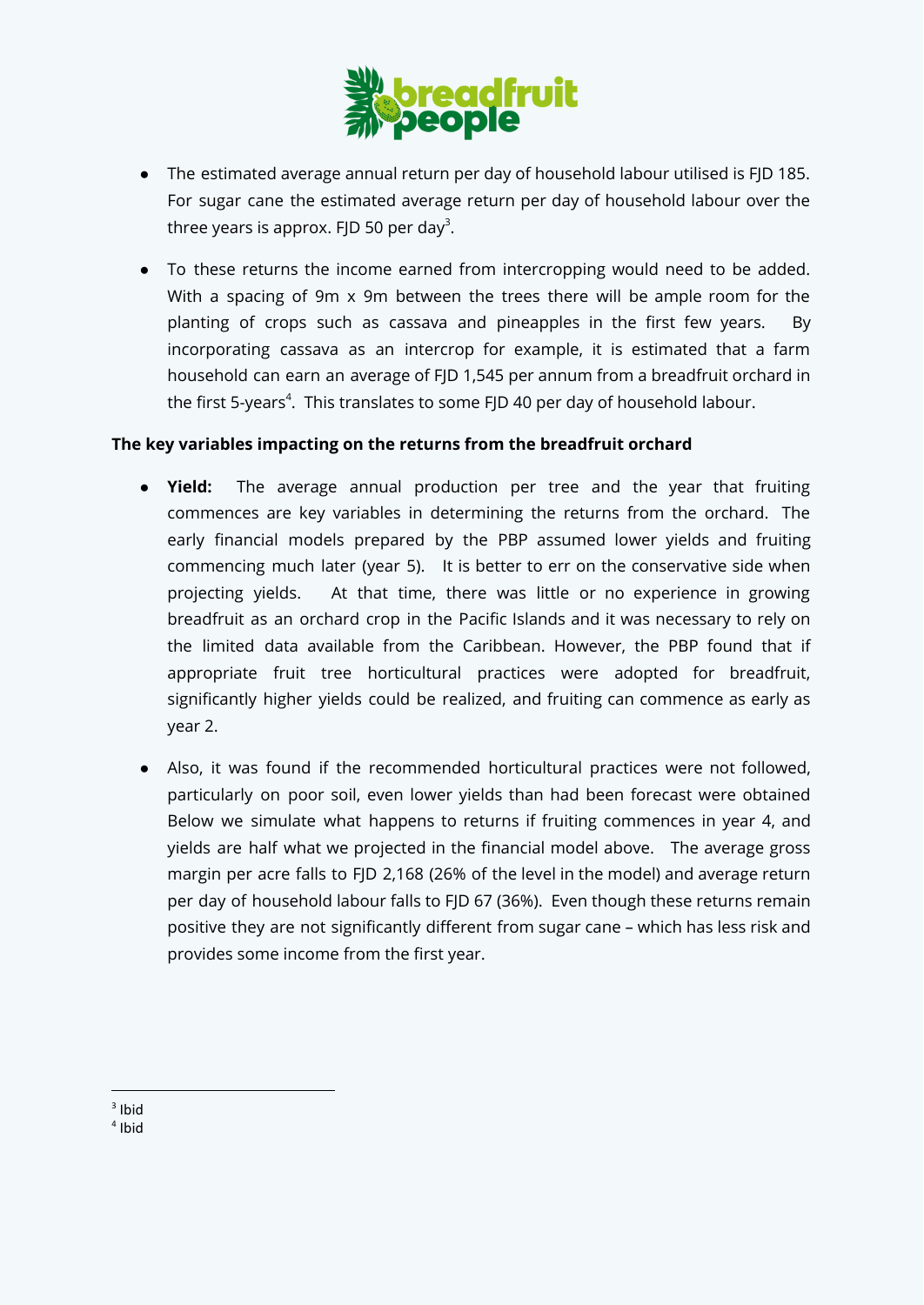

|                                            |         |       |       |       |    | 6  |     |     |     | 10         |
|--------------------------------------------|---------|-------|-------|-------|----|----|-----|-----|-----|------------|
| Returns per day of household labour        | $-18$   | $-13$ | $-30$ | $-11$ | 63 | 84 | 109 | 120 | 114 | <b>118</b> |
| Average annual gross margin per acre       | \$2,168 |       |       |       |    |    |     |     |     |            |
| Average annual gross margin per tree       | 43      |       |       |       |    |    |     |     |     |            |
| Average annual return per day of household |         |       |       |       |    |    |     |     |     |            |
| l labour                                   | 67      |       |       |       |    |    |     |     |     |            |

- **Farm gate price:** The prices used in the model are based on the actual price paid by exporters. The main orchards have also been able to sell significant quantities on the local market at a comparable price. However, with a substantial increase in orchard breadfruit production and therefore the availability of fresh breadfruit, the price on the local market may be expected to fall (in the absence of new processing facilities and export markets).
- **Labour inputs:** These are relatively low but are based on actual labour inputs from the leading breadfruit orchards. Allowing for intercropping, the labour inputs attributed to breadfruit will fall somewhat, because some labour activities are shared between enterprises (e.g. weeding).

# 2.1 The cost and returns from the other actors in the fresh breadfruit value chain

If you are going to establish a breadfruit orchard for growing fresh breadfruit for export, it is important for you to have an understanding of the other actors or participants in the breadfruit export value chain. You will need to establish a direct relationship with some of these actors, such as your breadfruit seedling supplier, the exporter (who will be buying your fruit) and in Fiji with Nature's Way Cooperative (who will be providing the quarantine treatment prior to export).

It is good that you understand the services these other actors provide and what their costs are. This will enable you to better appreciate the prices they receive. A key main actor is the exporter who will buy your breadfruit and ship it to the importer in New Zealand (or other export markets to be developed). The table below outlines the services provided, the costs involved and the reward the exporter receives for this contribution. The exporter's gross margin for getting your breadfruit to New Zealand is FJD 1.78 per kg exported (or about 38% of the total cost of getting the breadfruit to New Zealand).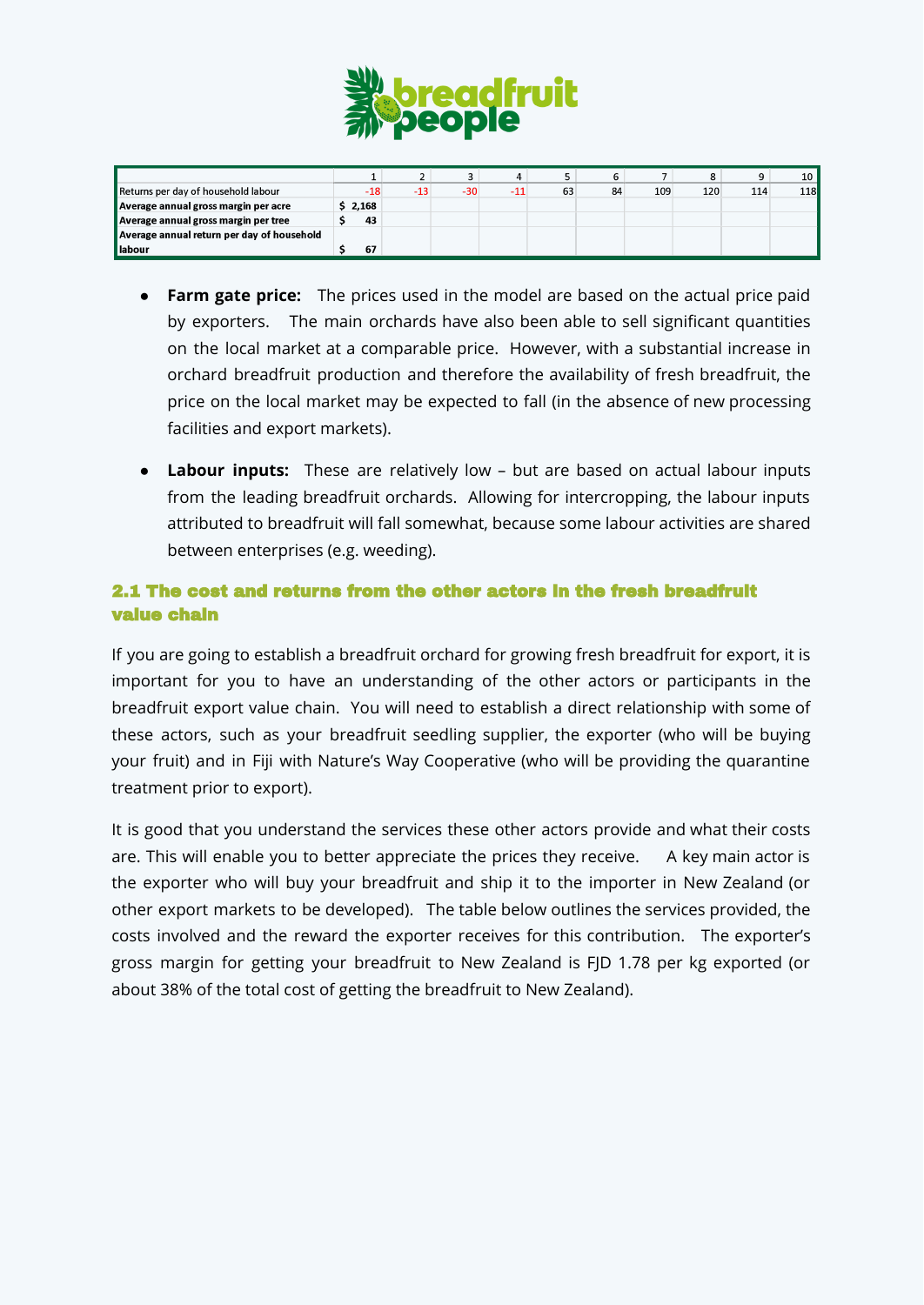

| Returns from exporting 1 tonnes of fresh breadfruit to New Zealand |                   |                   |           |          |  |  |
|--------------------------------------------------------------------|-------------------|-------------------|-----------|----------|--|--|
|                                                                    | $\frac{1}{2}$ /kg | $\frac{1}{2}$ /kg | \$/carton | \$/tonne |  |  |
|                                                                    | purchased         | exported          | exported  | exported |  |  |
| Costs                                                              |                   |                   |           |          |  |  |
| fob costs                                                          |                   |                   |           |          |  |  |
| Breadfruit purchased (1.1 tonnes @                                 |                   |                   |           |          |  |  |
| \$0.80kg)                                                          | 0.80              | 0.88              | 10.45     | 880.00   |  |  |
| Purchase of baitspray for grower (1                                | 0.05              | 0.06              | 0.65      | 55       |  |  |
| Itre/tonne required @ \$50/Itre)                                   |                   |                   |           |          |  |  |
| Checking breadfruit at the farm (1 person                          | 0.10              | 0.11              | 1.31      | 110      |  |  |
| for 3 hrs)                                                         |                   |                   |           |          |  |  |
| Cartage to the pack house                                          | 0.05              | 0.05              | 0.6       | 55       |  |  |
| depreciation allowamce on the plastic<br>creates                   | 0.09              | 0.10              | 1.20      | 100.00   |  |  |
| grading and sorting at the packhouse                               | 0.05              | 0.05              | 0.594     | 50       |  |  |
| Transport to Natures Way Cooperative for                           |                   |                   |           |          |  |  |
| HTFA treatment (\$50)                                              |                   | 0.05              | 0.594     |          |  |  |
| HTFA treatment and packing (@72c/kg plus                           |                   |                   |           |          |  |  |
| phytosanitary cert \$123.23))                                      |                   | 0.84              | 10.02     | 843.23   |  |  |
| Carton (waxed with divider \$4/carton 12 kg                        |                   |                   |           |          |  |  |
| gross weight)                                                      |                   | 0.34              | 4         | 336.70   |  |  |
| telecommunications (\$10)                                          |                   | 0.01              | 0.12      | 10       |  |  |
| Electricity (\$500 spread over 20 tonnes)                          |                   | 0.03              | 0.297     | 25       |  |  |
| pack house rental (\$150/month for 3                               |                   |                   |           |          |  |  |
| months spread over 20 tonnes                                       |                   | 0.01              | 0.09      | 7.5      |  |  |
| Fix labour costs (\$1000/month over 3                              |                   |                   |           |          |  |  |
| months spread over 20 tonnes)                                      |                   | 0.05              | 0.59      | 50       |  |  |
| <b>Total fob cost</b>                                              |                   | 2.57              | 30.52     | 2,522    |  |  |
| Freight to New Zealand                                             |                   |                   |           |          |  |  |
| LD3 container (1,430 kgs shared with other<br>products)            |                   | 2.00              | 23.76     | 2,000    |  |  |
| New Zealand fees (documentation and                                |                   |                   |           |          |  |  |
| inspection) @\$NZ60                                                |                   | 0.09              | 1.01      | 85       |  |  |
| Total freight cost to NZ                                           |                   | 2.09              | 24.77     | 2,085    |  |  |
| Total costs (cif)                                                  |                   | 4.65              | 55.29     | 4,608    |  |  |
| Revenue                                                            |                   |                   |           |          |  |  |
| New Zealand landed price \$NZ 4.5/kg                               |                   | 6.435             | 76.45     | 6,435    |  |  |
| $(1NZD = 1.43FJD)$                                                 |                   |                   |           |          |  |  |
| <b>Exporter Gross Margin</b>                                       |                   | 1.78              | 21.16     | 1,827    |  |  |
| <b>Exporter Margin as a % of total</b>                             |                   | 38.3%             |           |          |  |  |
| costs                                                              |                   |                   |           |          |  |  |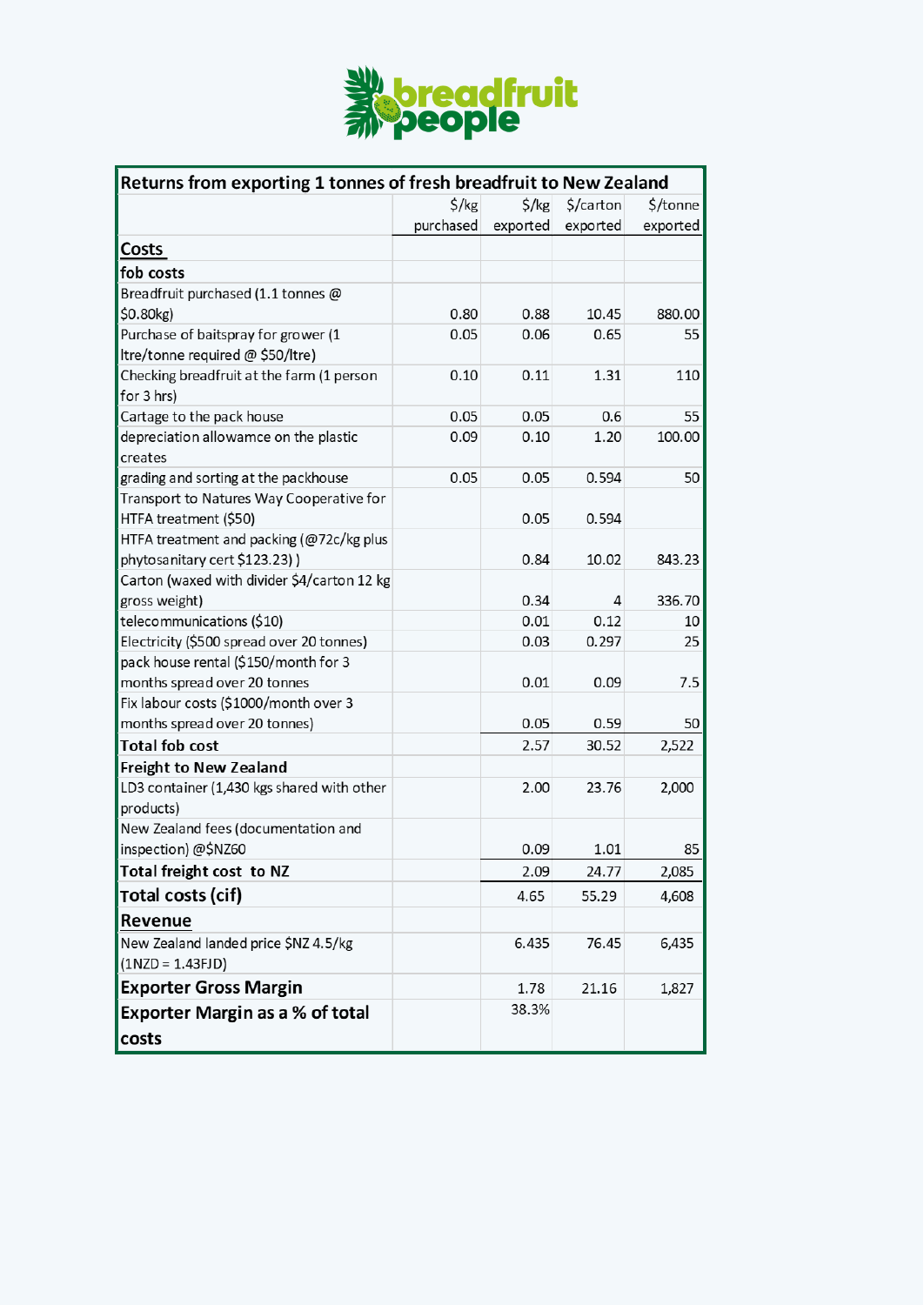

# 3.0 The Plan for your breadfruit orchard business

The purpose of the business plan is to help you decide if you want to proceed with this venture and, if so, give you the best chances of succeeding. As the saying goes *"failure to plan is planning to fail"*. Your business plan may also help to secure financial and technical assistance that may be available from your Ministry of Agriculture or organizations such as PIFON. A business plan will also be necessary if you wish to try and access a loan from a financial institution to commence your orchard. However, securing a loan from a commercial bank for an agricultural enterprise in the Pacific Islands is likely to be difficult regardless of the expected financial viability of your proposal. This option should only be pursued if loan finance is absolutely necessary to implement your business plan.

Writing the business plan is about answering some specific questions, and then writing the answers down in a structured organized way. Your Business Plan does not have to be complicated, but it does need to be a clear explanation of what you intend to do and when.

## 3.1 The information you need to assemble to write your Business Plan

To prepare your business plan you will need to assemble relevant information regarding the concept and its background – this information has been presented to you in the preceding modules and there are also documents you can access to add further information if you feel it is necessary. You also need to undertake a SWOT analysis. You would need to gather the same information if you were considering processing as an agribusiness. The information you require is discussed briefly below:

#### **(a) The concept**

This section introduces your idea and puts forward suggestions as to why you think it is a good idea, what you have been able to do so far and what assistance and advice you have received. Some examples of the reasons why you might think your breadfruit orchard is a good idea might include:

## *"I have some good land that is available and experience in growing fruit trees."*

*"I recently participated in a "farmer to farmer exchange" organised by PIFON at the Tutu Rural Training Centre on Taveuni. Seeing the breadfruit orchard, they had established and what they were doing with small scale processing was an eye opener for me."*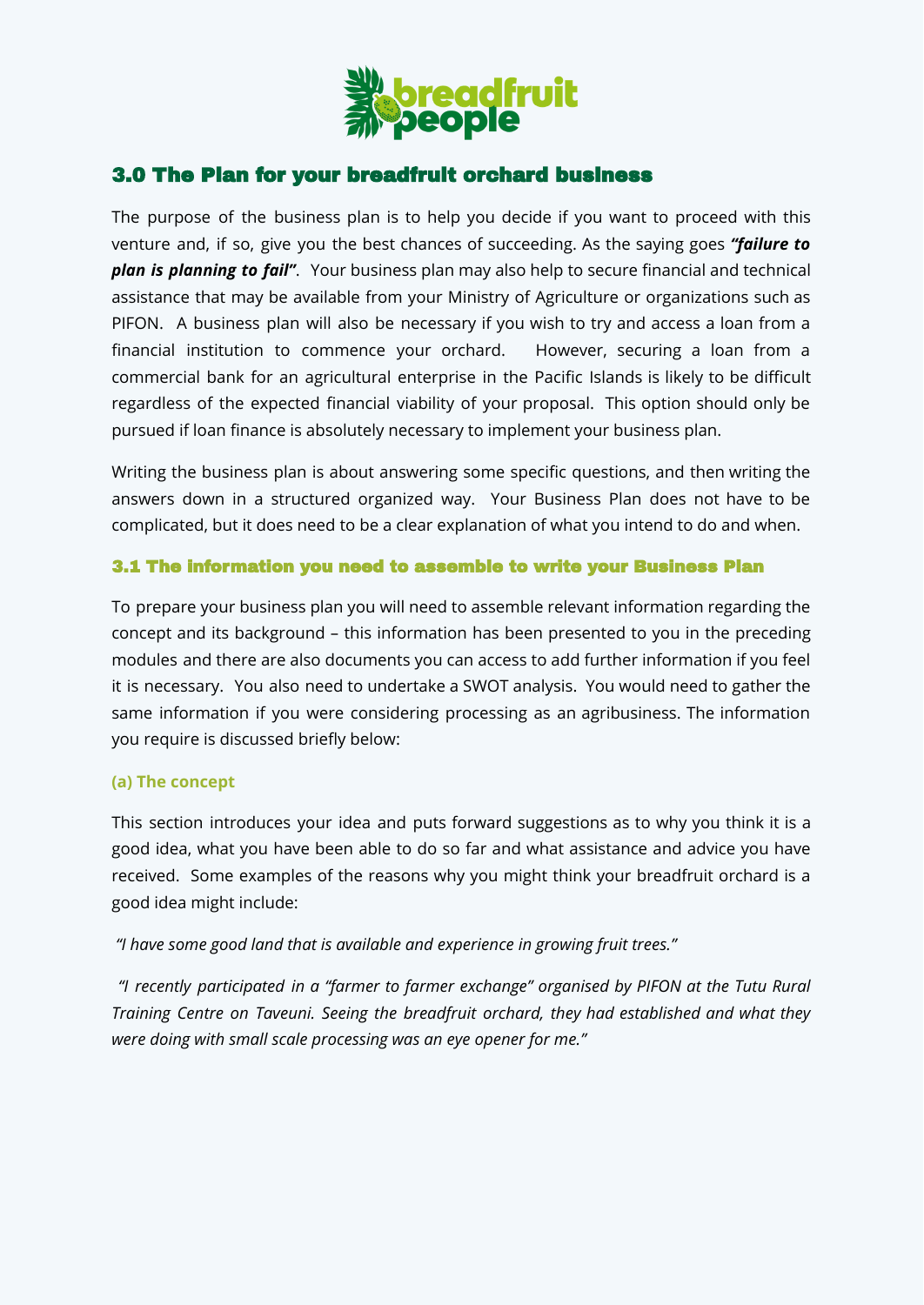

*"My family have been sugar cane farmers for generations. However, we no longer find the growing of sugarcane worth the effort. I see the growing of breadfruit in an orchard intercropped with pineapples as better use of our land and time".*

*"I am interested in growing breadfruit because of the diversity of products that I can get from* breadfruit - it means I am not relying on one market and I can also reduce wastage. If other *markets don't materialize as planned, I will always be able to sell on my local municipal market".*

*"Breadfruit is a crop with huge potential for domestic consumption. It can help with import substitution. I hear the price of imported grain can be expected to increase in the future because of climate change and breadfruit is likely to be less affected by climate change".*

*"Breadfruit can help in the fight against non-communicable disease (NCDs) through improved nutrition. I want to do my bit to help my community address this major problem".*

In presenting your idea and explaining why you think it is a good idea it is also useful to talk about: what you have already discovered about the market and marketing; and the resources and experience you have so that you can take advantage of market opportunities. For example:

*"A recent market study I have read, shows that demand for breadfruit and breadfruit products far exceeds the readily available supply and this is expected to be increasingly so in the medium term".*

"I know of some reliable buyers who keen to buy breadfruit and they seem to be offering a good *price"*

*"I have available 5 acres of my own land which would be suitable for growing breadfruit. I have experience in growing fruit trees and won't have difficulty in adopting the required package of practices for a productive breadfruit orchard"*

## **(b) Background**

The background should include as the following information:

Information on you and your farming business experience: Are you a registered business entity? What is your business and farming experience? What relevant training you have received? What specifically is your experience with breadfruit and other fruit tree crops? Are other members of your family involved in your farming business etc.?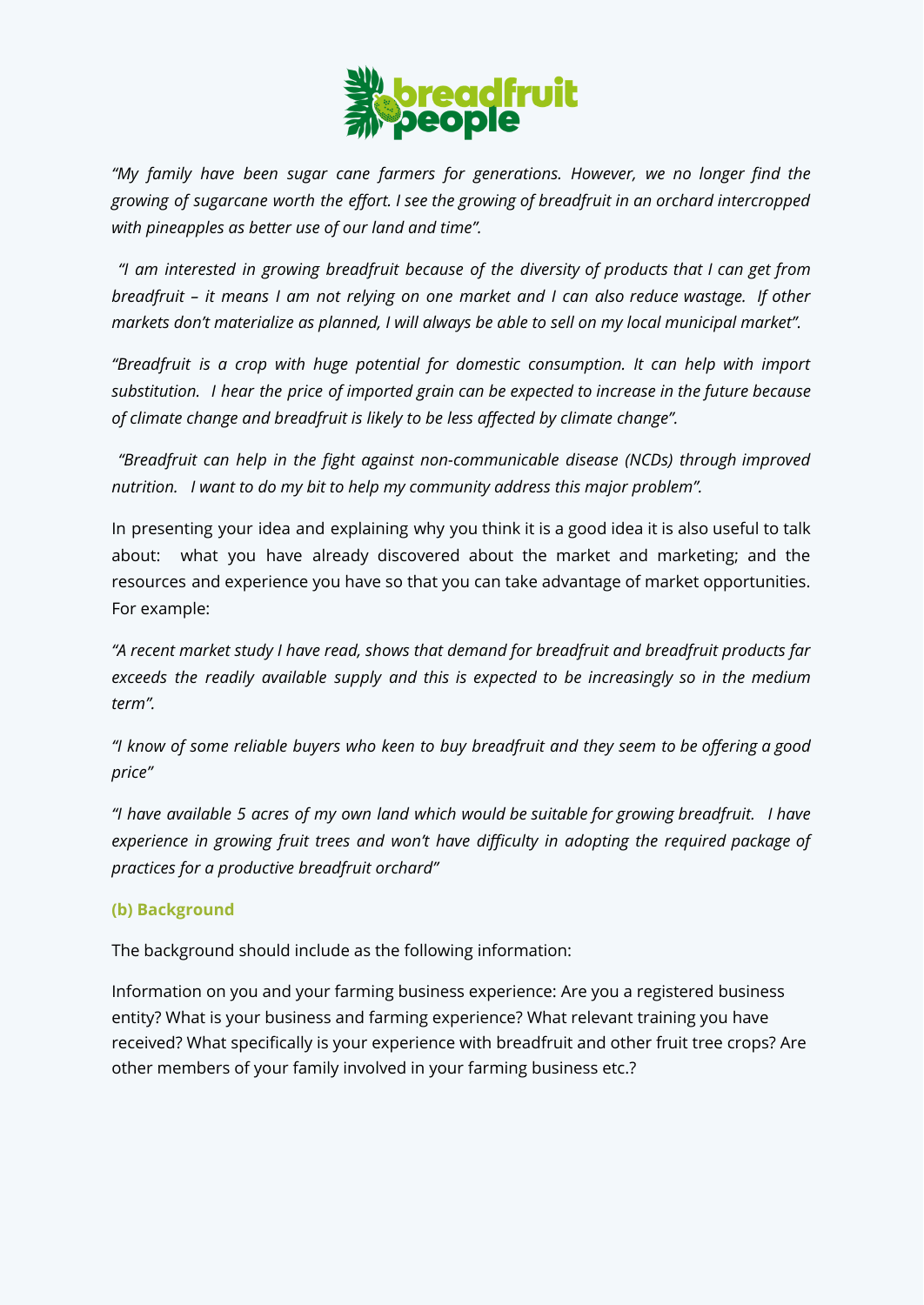

Information on the land you propose to utilise to develop your breadfruit orchard (ownership /lease details, location, assets on the land, previous and current usage, soil type and results of soil tests, what is the access to the land etc.).

Information on labour in your area – its availability, cost and skill level.

## **(c) SWOT analysis**

**What is a SWOT analysis?** A SWOT analysis provides an organized structure for you to use to evaluate your business idea. To do this, you list in four squares the **S**trengths, **W**eaknesses, **O**pportunities and **T**hreats (SWOT) to your business. You will use these answers to help you decide if and how your plan should proceed. You can use the **S**trengths and **O**pportunities that you listed as reasons **WHY** you want to start a breadfruit orchard business as well as highlighting the importance of price and profit as drivers for your business. However, perhaps more **importantly**, you need to identify the **W**eaknesses Risks and **T**hreats the business could expect to face, and if and how these can be addressed. Below is a list of the type of questions you need to consider in undertaking the SWOT analysis:

| <b>Questions</b>                                                                                                                                                                                                                                                                                                                                                                                                                                                                                                                                                                                                                 | <b>Answers</b> |
|----------------------------------------------------------------------------------------------------------------------------------------------------------------------------------------------------------------------------------------------------------------------------------------------------------------------------------------------------------------------------------------------------------------------------------------------------------------------------------------------------------------------------------------------------------------------------------------------------------------------------------|----------------|
| 1. What experience do you have in growing breadfruit and<br>other fruit tree crops? Do you have any experience with the<br>management of and working on an orchard? Do you have<br>experience in working with agroforestry and intercropping?                                                                                                                                                                                                                                                                                                                                                                                    |                |
| Clearly the more experience you have in these areas the greater your<br>strength for establishing and maintaining a viable breadfruit orchard. If<br>you do not have much experience then it is a weakness, but one you can<br>mitigate through training, bringing in expertise etc. Is this training and<br>experience available and what will it cost you? If you are in Fiji, have you<br>been able to make contact with Nature's Way Cooperative and Pacific<br>Island Farmer Organization Network (PIFON)? They may be able to<br>provide you with training and expertise through their breadfruit<br>development programs. |                |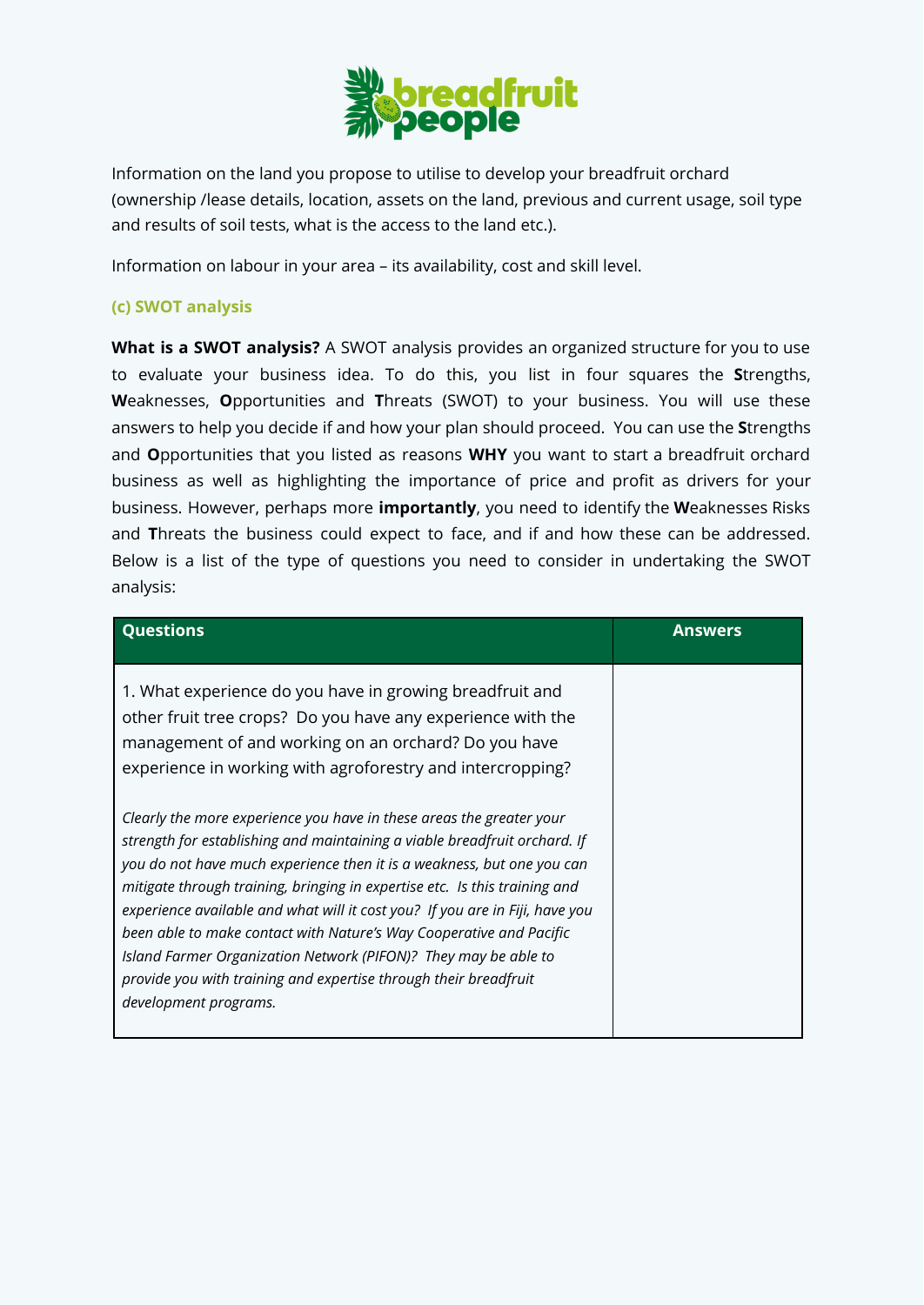

| 2. Do you have assured access to sufficient<br>agronomically-suitable land for at least 10 years (preferably 20<br>years)? How much will this access to land cost you?                                                                                                                                                                                                                                                                                                  |  |
|-------------------------------------------------------------------------------------------------------------------------------------------------------------------------------------------------------------------------------------------------------------------------------------------------------------------------------------------------------------------------------------------------------------------------------------------------------------------------|--|
| Breadfruit is a long-term crop and this time period will be necessary to<br>justify your investment (money and time) in planting and developing a<br>breadfruit orchard. If access is limited then this could be perceived as a<br>weakness.                                                                                                                                                                                                                            |  |
| 3. Is your land (site and soil) well-suited to the cultivation of<br>breadfruit and complementary crops?                                                                                                                                                                                                                                                                                                                                                                |  |
| If you are already growing breadfruit and other crops (that would grow<br>well with breadfruit) in an agroforestry/orchard intercropping system on<br>your land, then that is seen as a strength. If not, then you will have to<br>know and explain how you will check that the land is suitable and make<br>any modifications necessary.                                                                                                                               |  |
| 4. Is your site vulnerable to drought, strong winds/cyclones,<br>floods and/or salt inundation?                                                                                                                                                                                                                                                                                                                                                                         |  |
| If your site is prone to any of these weather and climate variables, then<br>that is a threat which you will have to address, for example, establish a<br>windbreak for protection against strong winds. Are you aware of the soil<br>conservation measures (contour planting, drain and drop structures etc.),<br>that can be adopted and what such measures will cost? You will need to<br>consult the Pacific Breadfruit Manual (which is currently being finalized) |  |
| 5. Do you have access to planting material of the preferred<br>variety or a diverse array of varieties which will provide fruit<br>over an extended period? Do these varieties meet the specified<br>size requirements for export - if that is what you are interested<br>in doing? Will you be able to access good planting material of<br>crops that you plan to intercrop with breadfruit in your<br>orchard?                                                        |  |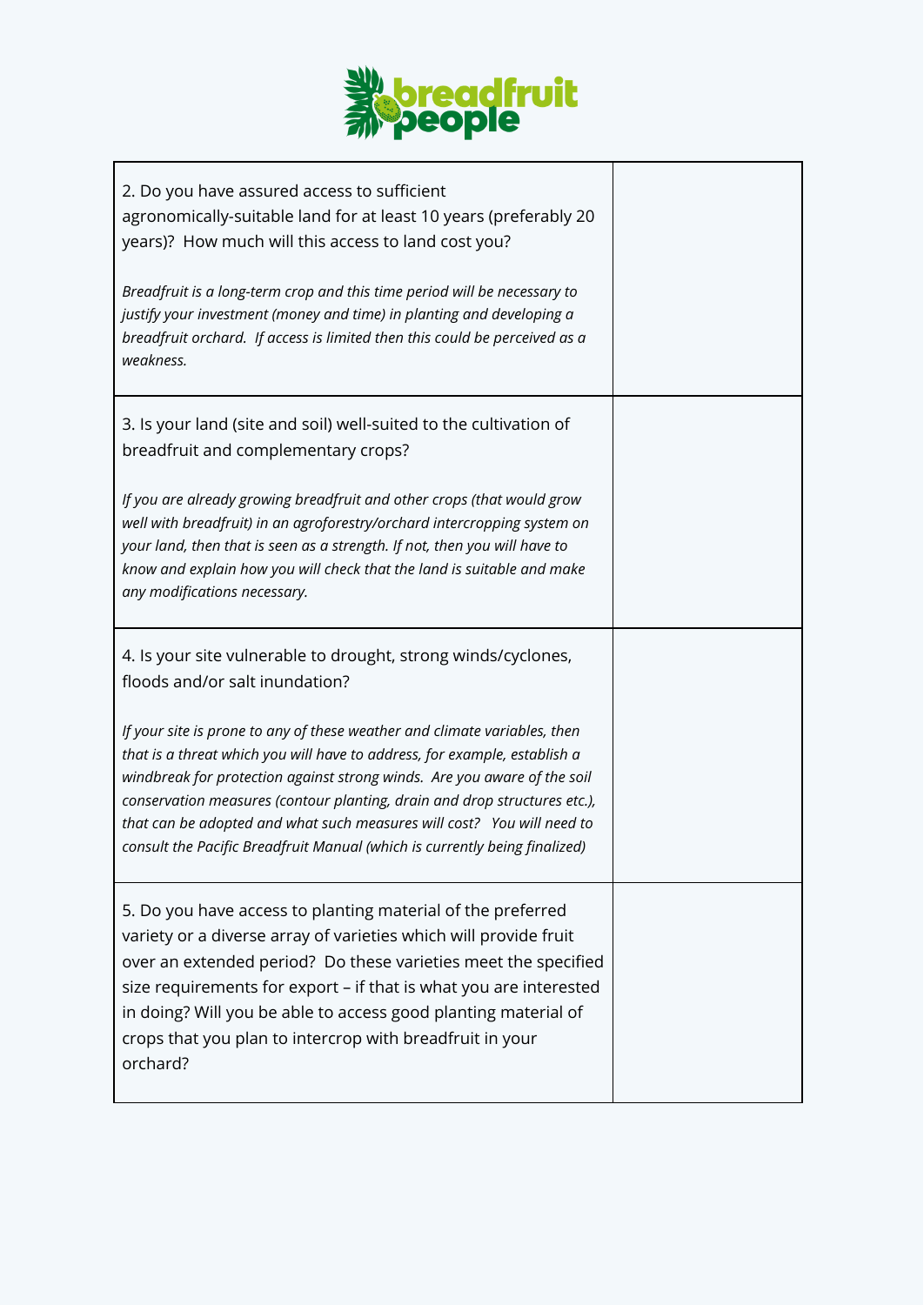

| Ready access to quality planting material will be seen as a strength. If you<br>don't have this access then you will have to assess and document how you<br>are going to address this, possibly through establishing a nursery.<br>Establishing a nursery could then be considered as an opportunity<br>because you could sell planting material to other growers.                                                                                                                                                            |  |
|-------------------------------------------------------------------------------------------------------------------------------------------------------------------------------------------------------------------------------------------------------------------------------------------------------------------------------------------------------------------------------------------------------------------------------------------------------------------------------------------------------------------------------|--|
| 6. What is your labour supply situation – both within your<br>household and available for hire? How much time do you have<br>available to devote to your breadfruit orchard?                                                                                                                                                                                                                                                                                                                                                  |  |
| Ready access to productive labour will be an important strength. A<br>modest orchard (1 acre) can generally be looked after by a farmer with<br>extended family support - this would be considered as strength. Labour<br>shortage can be a serious weakness that will need to be addressed. If<br>necessary, what is the scope for mechanisation and what will it cost? This<br>could be considered either as a strength or a weakness                                                                                       |  |
| 7. Are you already growing crops for export and do you have a<br>good relationship with an exporter? Is this exporter already<br>buying breadfruit? Does this exporter export both fresh and<br>frozen breadfruit? Do exporters already operate in your area<br>and are they regarded as reliable?                                                                                                                                                                                                                            |  |
| Your assessment of the strength of the value chain could either be<br>considered as a strength or a weakness.                                                                                                                                                                                                                                                                                                                                                                                                                 |  |
| 8. Will you have alternative markets for your breadfruit if for<br>some reason the fresh export market is closed for an extended<br>period? Does your proposed local buyer also freeze breadfruit<br>for export? How much can you sell on the local market and<br>what price can you expect to receive? Is there anyone who<br>would buy your breadfruit for processing and at what price?<br>Would you be able to undertake some small-scale processing?<br>There are potential strengths, weaknesses and opportunities here |  |
|                                                                                                                                                                                                                                                                                                                                                                                                                                                                                                                               |  |
| 9. Do you have other business skills that you can put forward<br>as a strength or as an opportunity, for example, knowledge of                                                                                                                                                                                                                                                                                                                                                                                                |  |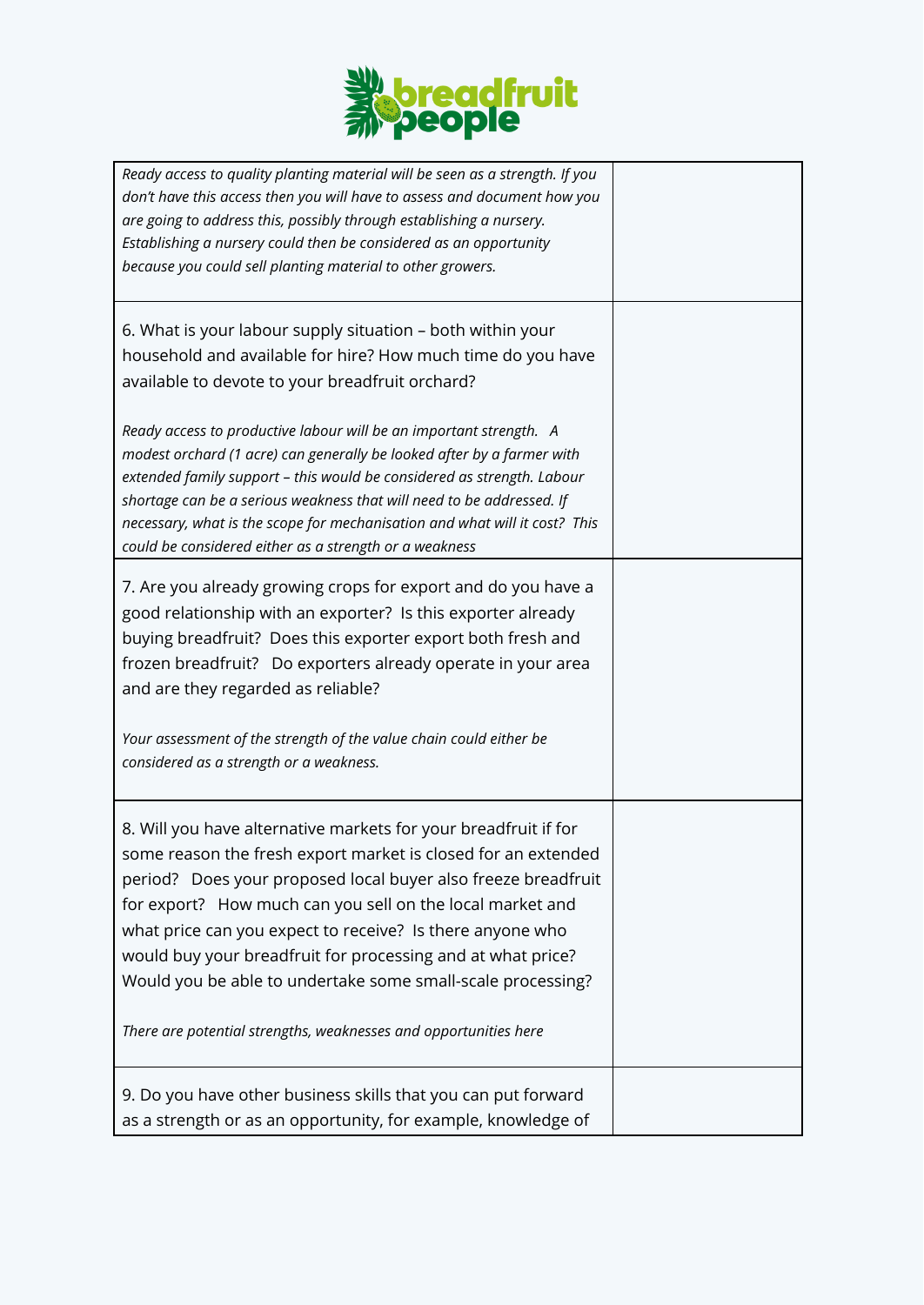

| and experience in marketing, record-keeping, and an<br>understanding of pest, disease management and maintaining<br>soil fertility?                                                                                                               |  |
|---------------------------------------------------------------------------------------------------------------------------------------------------------------------------------------------------------------------------------------------------|--|
| List potential strengths and weakness here                                                                                                                                                                                                        |  |
| 10. How many other farmers grow and sell breadfruit nearby?<br>Have you been able to discuss their operations with them and<br>inspect what they do?                                                                                              |  |
| Can you work with them? If there are several farmers and low demand for<br>breadfruit, then these growers are a threat (competitors), but if you can<br>work together with them, and increase demand from buyers, then this is<br>an opportunity. |  |
| 11. How strong is the market for your crops and crop products?<br>What is the basis of your market assessment?                                                                                                                                    |  |
| The more buyers and the more diverse the range of crops/products you<br>can offer the greater the strength of your business and the greater<br>likelihood of more opportunities.                                                                  |  |
| 12. What would be your plan for managing damaged or<br>second-grade fruit -composted; part processed into chips,<br>breadfruit pieces or dough; or stock feed for chickens, pigs and<br>other livestock?                                          |  |
| Having a plan in place for how to manage damaged or second-grade fruit<br>can be put forward as strength and/or an opportunity if you are<br>considering exploring any of these options.                                                          |  |
| 13. What support for the development of your new breadfruit<br>orchard is being offered by the Ministry of Agriculture and<br>other agencies? This could present an important opportunity.                                                        |  |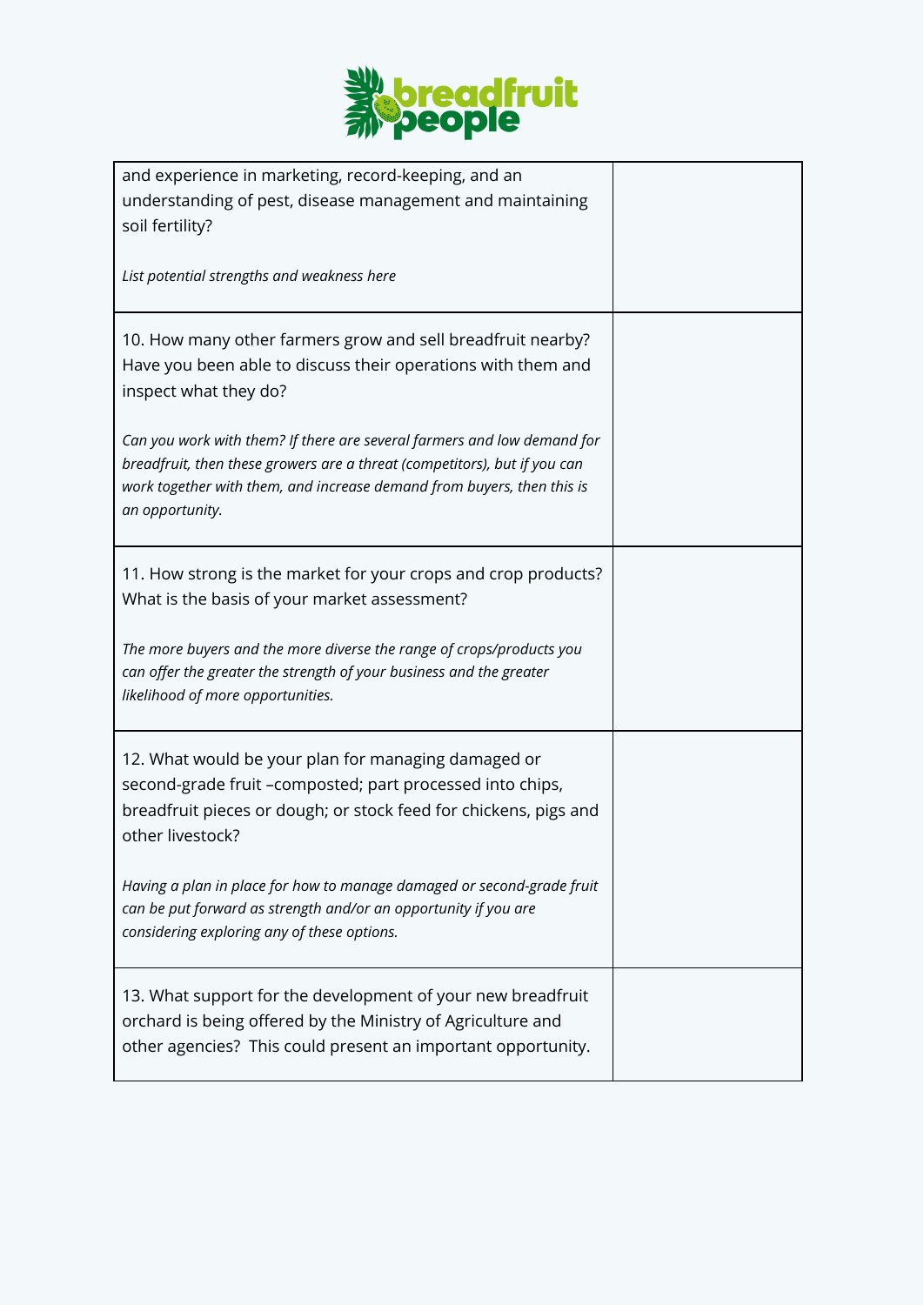

You would have to put together a similar list of questions if you are considering processing as an agribusiness and some of the questions posed at the end of the module 4 are relevant. For example, 'have you identified a market for your processed product and the arrangements for marketing the product?' and 'can you incorporate other staple food crops into your processing business?'

An appropriate summary template for presenting the findings of your SWOT analysis would be:

| <b>SWOT ANALYSIS</b><br>In each box, you need to list all the things about your business that are relevant for each<br>box. |                      |  |  |  |
|-----------------------------------------------------------------------------------------------------------------------------|----------------------|--|--|--|
| A. STRENGTHS                                                                                                                | <b>B. WEAKNESSES</b> |  |  |  |
| C. OPPORTUNITIES                                                                                                            | <b>D. THREATS</b>    |  |  |  |

In the final Business Plan template exercise, you can expand on the answers to the questions above.

# 4.0 Your written Business Plan

Now that you have gathered all the information required and completed the SWOT analysis you can now decide whether or not you wish to proceed with your breadfruit business venture or not. If you do decide to proceed, you will then need to write up your business plan. As the saying goes *"not to plan is to plan to fail"*.

An appropriate table contents for your written Business Plan would be:

- Outline of proposal
- Why it is a good idea
- Details of the proposed orchard
- Goals and timetable for achieving your goals
- Risks and challenges you might face to achieve the goal (cyclones, competition, pests and diseases, etc.) and what you can do to reduce these risks.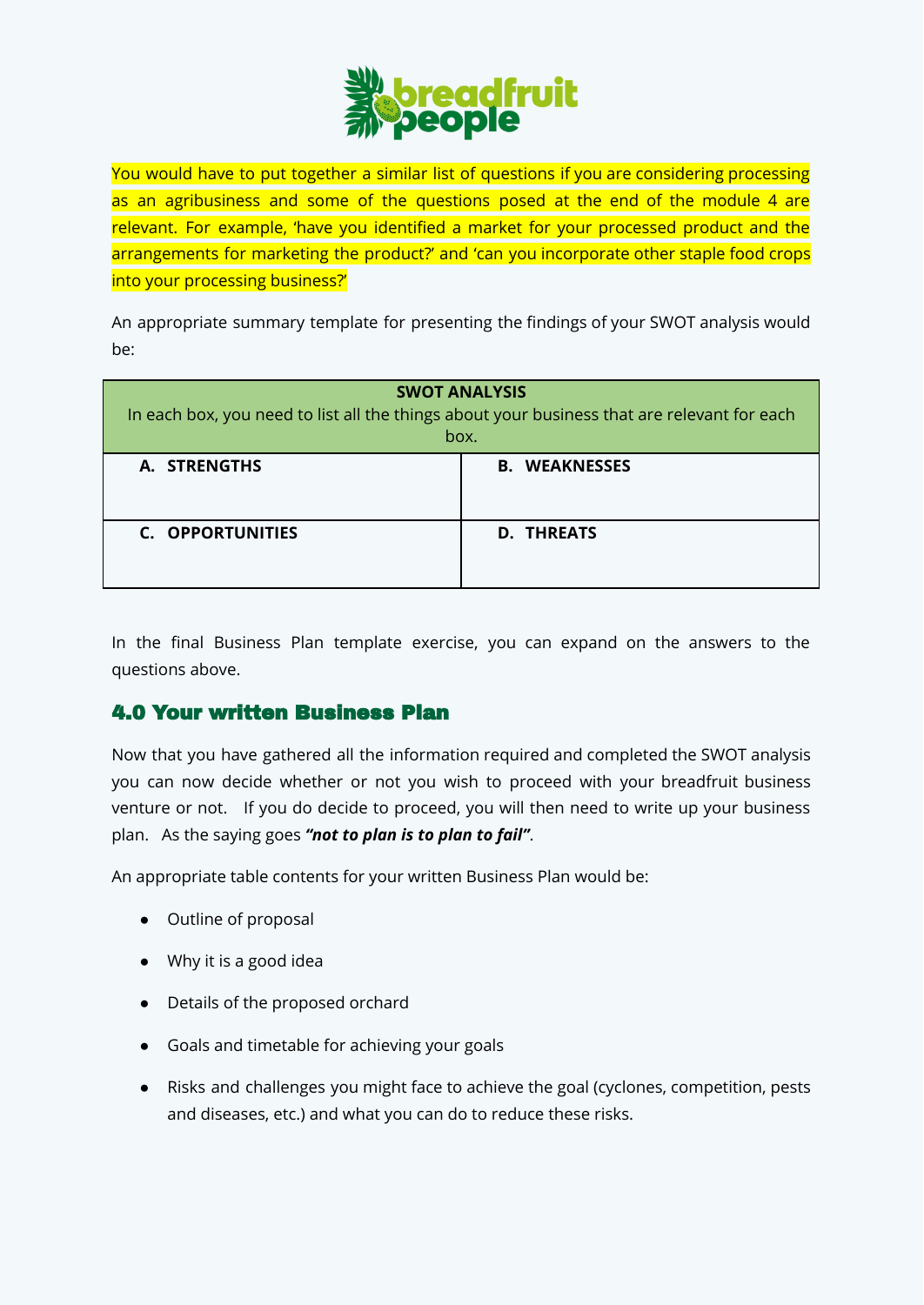

- Business risk analysis.
- Financials
- Supporting Annexes

Examples of the content needed under each of these headings is discussed briefly below

## 4.1 Outline of the proposal

Some examples of what your proposal could be are:

- "To develop 1-acre breadfruit orchard focussing on supplying fresh breadfruit for export. The breadfruit will be intercropped with pineapples and cassava".
- "To develop a 1-acre breadfruit orchard focussing on supplying fresh breadfruit for the local market with surplus fruit being utilised by a small breadfruit chip processing enterprise that will be established".

## 4.2 Why is this is a good idea?

Some of reasons you can put forward in this section include: prices received for breadfruit– now and expected in the future; markets and market linkages already established; your agriculture training, experience and skills; technical and other assistance available; and, the resources that are available to you (land, land labour etc.)

#### 4.3 The details of the proposed orchard

This should include such things as:

- Breadfruit varieties to be planted and why and including from where the planting material will be sourced.
- Tree spacing to be adopted
- Proposed intercrops and cropping calendar
- Soil conservation measures to be adopted such as contour planting, drains, drop structures etc.
- Irrigation system to be adopted and timetable for implementation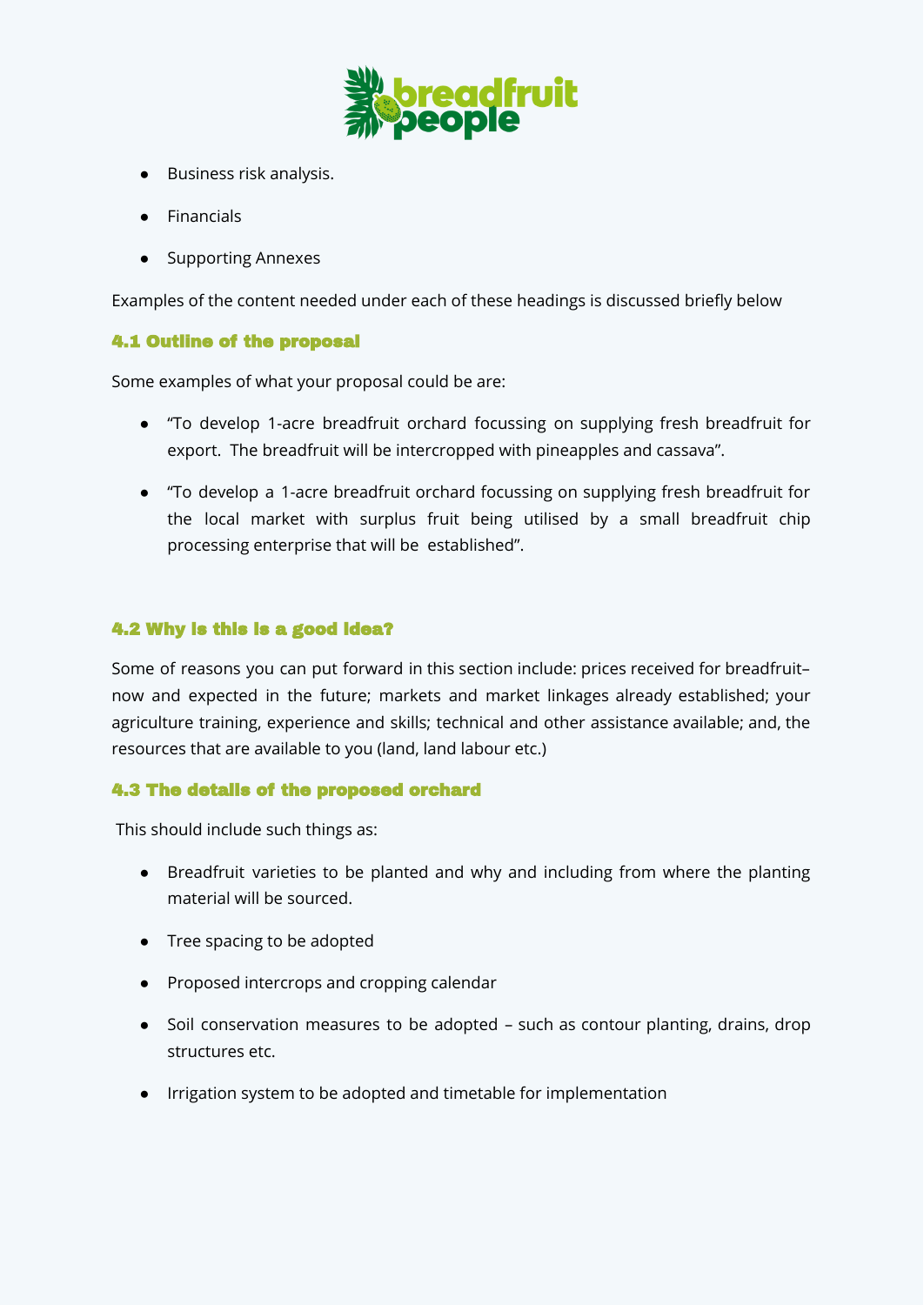

- Marketing arrangements
- Details of any proposed value adding activities

The previous modules will assist you in putting together the required information required on proposed orchard: Modules 2 (technical requirements to establish a breadfruit orchard); Module 3 (technical requirements to maintain a breadfruit orchard); Module 4 (processing and value adding opportunities); and Module 5 (market and marketing requirements)

# 4.4 Goals and the timetable for their achievement

Some relevant examples would include.

- Planting timetable
- Yield and fruiting targets.
- Extending the fruiting season targets for how long? During which months do you expect fruiting to occur?
- The volumes to be sold to various markets fresh export, frozen export, local fresh, local processed etc.
- The income to be earned from the orchard and the returns from the farm household's effort in developing and maintaining the orchard

In setting targets, you need to be realistic. Remember, it is always better to err on the side of being conservative – particularly if you are not sure about such things as yields and prices.

#### 4.5 Risks and challenges

When you address the risks and challenges facing a business, it means you have thought about what can go wrong. You need to prevent things going wrong if possible. However, often things going wrong are outside your control (e.g. a major cyclone). For these unavoidable risks you need to try and assess the likely impact and consider what you plan to do to minimise or reduce the impact (adaptation).

Some risks and challenges to consider might include:

● Climate and weather events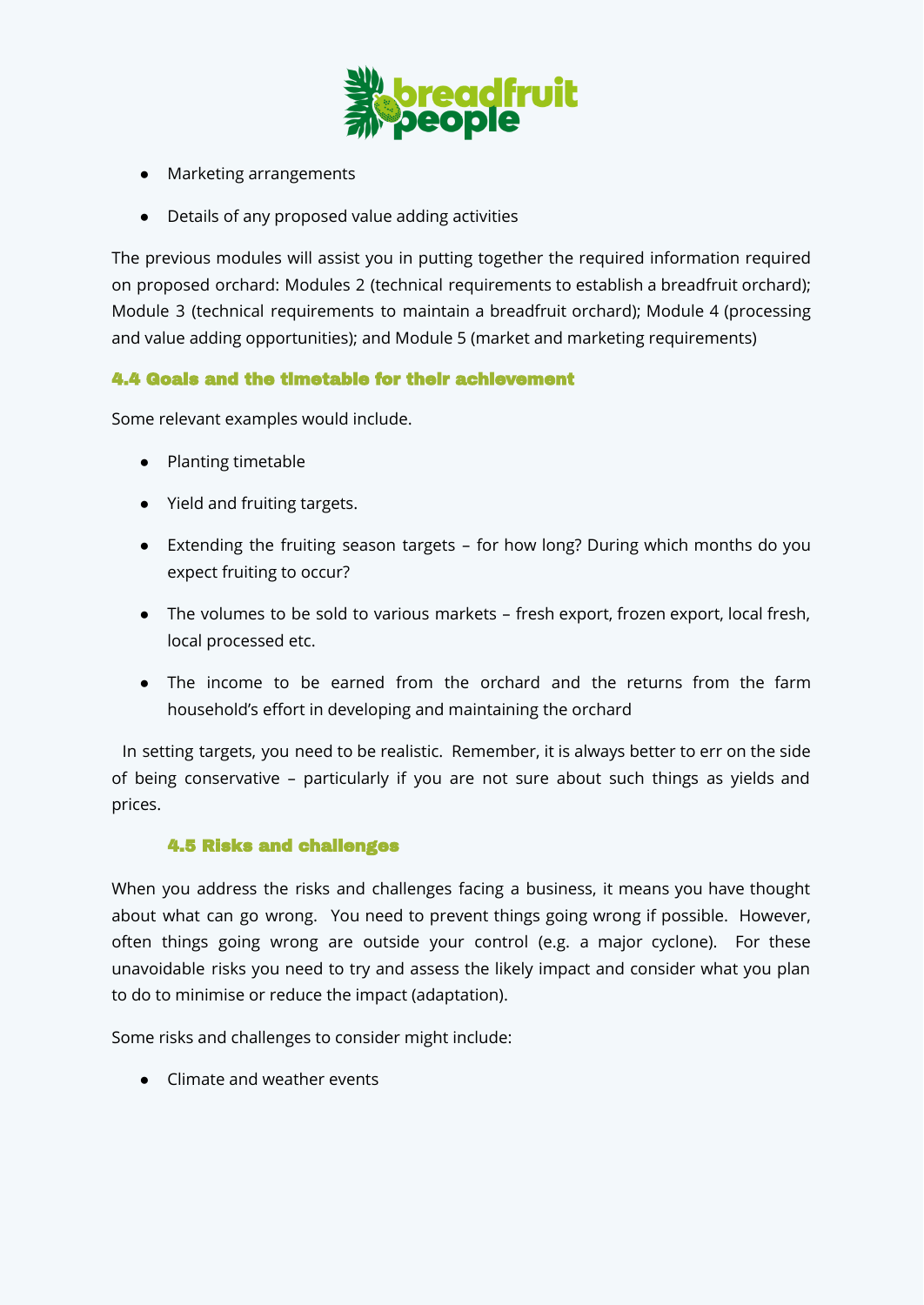

- Financial institutions not willing to provide start-up capital credit as you had expected.
- Labour is not available at the time required to harvest your breadfruit
- Weaknesses in the breadfruit market value chain access to a particular export market does not become available in the time frame expected (e.g. the US fresh breadfruit market).
- Having a market available for any second-grade fruit
- The business being dependent on just one product or one buyer.

Module 3 discusses risks and challenges and proposes strategies for reducing the impact of risks.

# 4.6 Business risk analysis

You can use the answers from the SWOT analysis to write responses about your strong points and the business risks, and how you will address the risks. The objective here is to show that you know what the weaknesses and threats (risks) to your business are, and that you explain how you will reduce these in your plan (e.g. establishing a windbreak for a site prone to strong winds, or having a plan to manage damaged or second-grade fruit, either composted; part processed into chips or flour; or stock feed for chickens and pigs).

**Our strengths and how this will help our business**

**Key risks to our business and how we plan to address these.**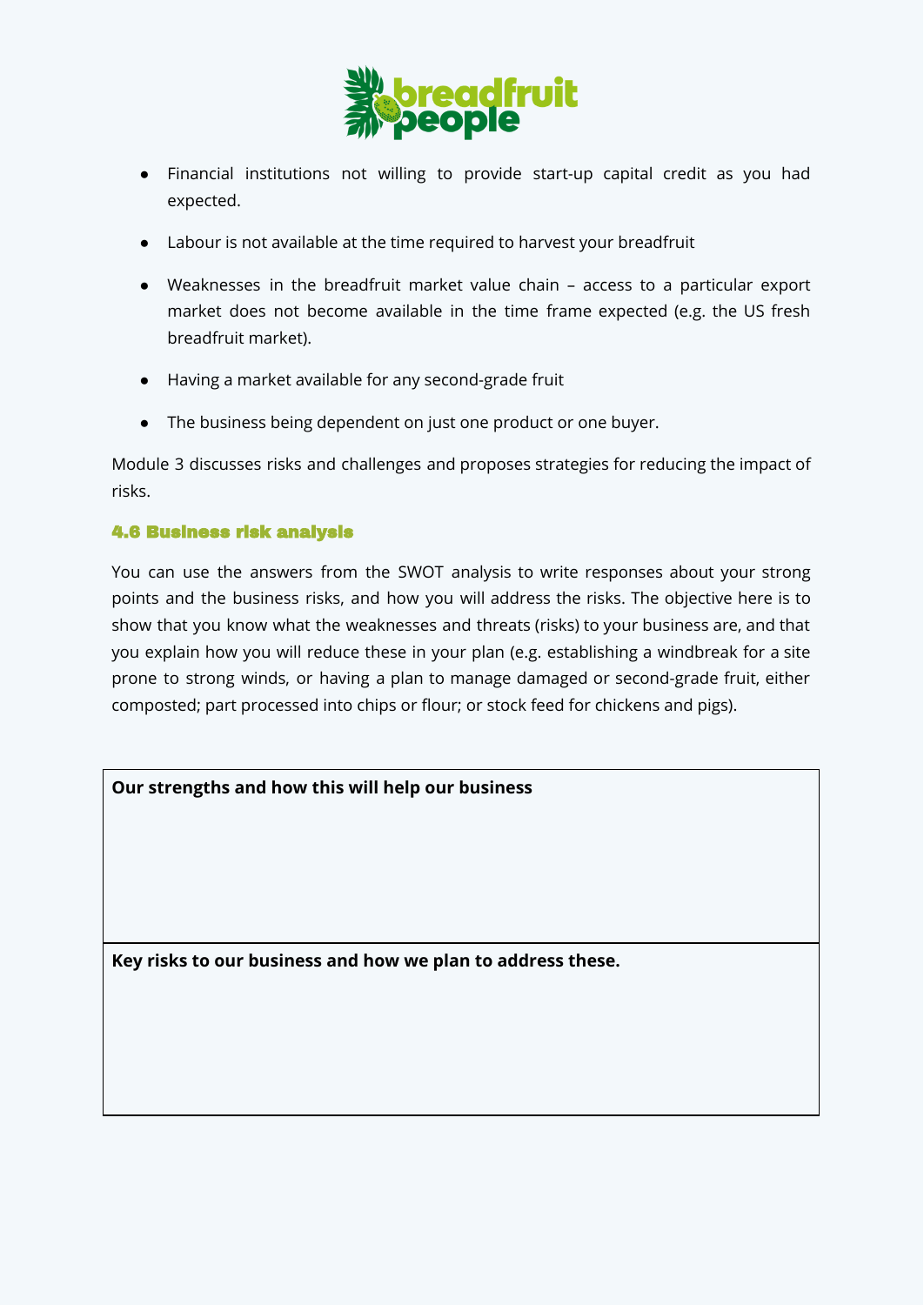

#### 4.7 Financial projections

The core financial table that you need to present in the Plan is a model for estimating the financial returns you expect to achieve from your breadfruit orchard. The example is presented above is for a 1-acre breadfruit orchard located in western Viti Levu that is targeting the New Zealand fresh breadfruit market. This model would of course need to be modified for your circumstances, for example: the size of the orchard; the inter-crops you are proposing; the market you are targeting; any value adding you are envisioning, etc. The key outputs of the model that you, and those you are seeking assistance from, will be interested in are:

- The cash flow when do you expect this to be positive and when will the orchard be self-funding
- The expected average annual return (revenue less costs), from the area of land devoted to the orchard (you would probably want to look at this over a 5-year and a 10-year period).
- Perhaps more importantly for a small holder farmer is the average annual return to their effort of the labour supplied by the farm household. You will be particularly interested in the time frame for the orchard to become a remunerative business for you and your farm household. You will want to compare this with alternative opportunities available to you.

Like any model, quality of the output (cash flow etc.) is as good as the quality (accuracy) of the information used (yield, prices, input quantities). Some of the key variables that will impact on the reliability of your predictions of the financial model for your breadfruit orchard are:

● **Projected yield and when fruiting is expected to commence.** This can be somewhat difficult to predict for a traditional food crop like breadfruit and as discussed previously in this module earlier projections put forward by the Pacific Breadfruit Project (PBP) significantly underestimated yield and the time it would take for fruiting to commence. But now that we have collected actual data from the PBP, you can be a lot more confident about making projections – provided you follow the recommended orchard package practice. A good rule to remember is when in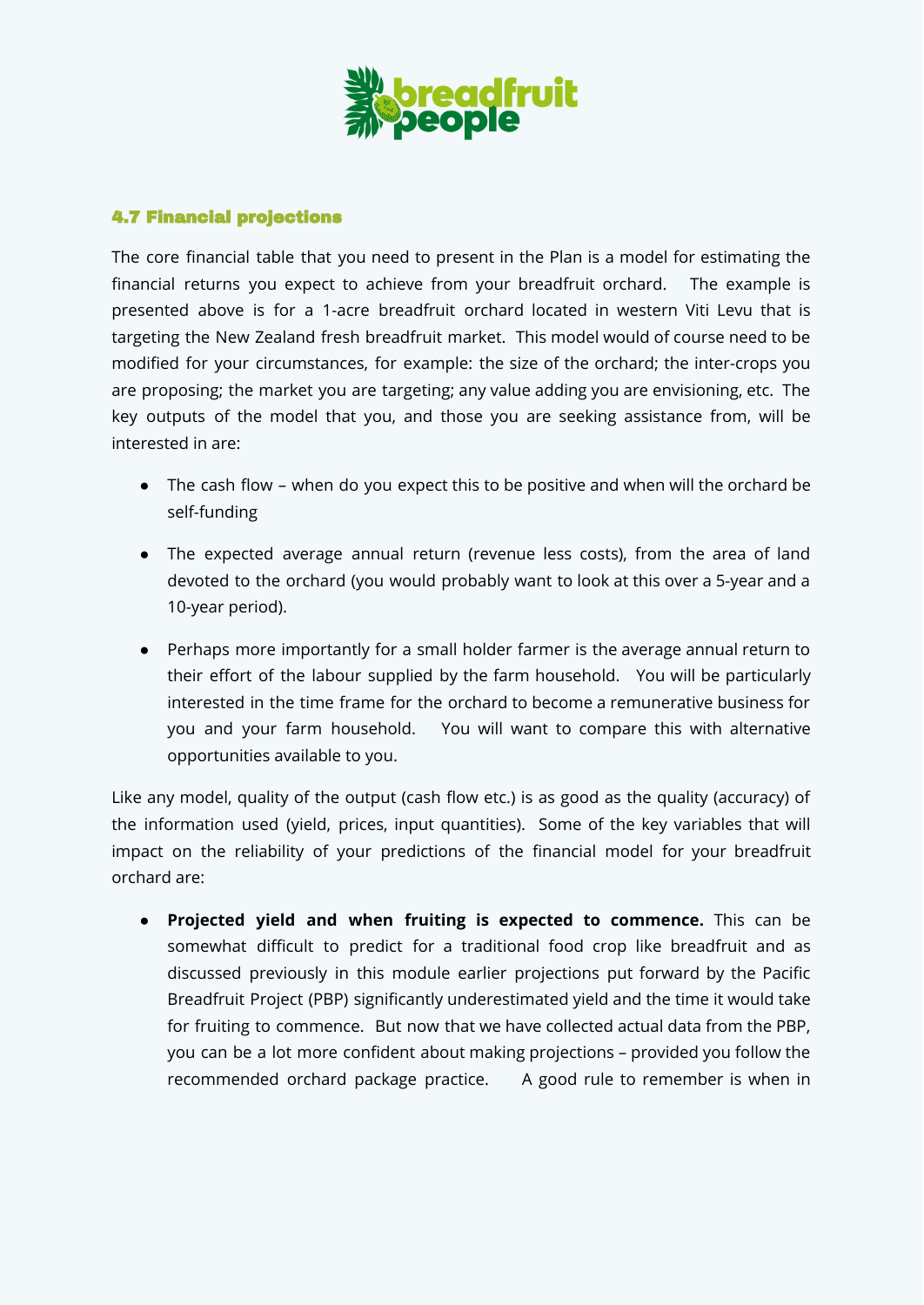

doubt, it is better to be conservative and under-estimate rather than overestimate yields.

- **The "farm gate" price received for the breadfruit products sold.** Ideally, if possible, this should be based on the actual prices farmers receive. Be careful to take account of seasonality. Also don't be misled by the prices you hear that are being paid for breadfruit in overseas market. All the "actors" in value chain make a contribution for which they need to be adequately rewarded, which is why it is important to have a good understanding of the value chain.
- **The labour inputs required.** An important consideration is the returns that you and other members of your family working on the farm are able to earn from breadfruit enterprise. Thus, it's important to be able to accurately predict the amount of effort (labour input) required for your proposed business. Farm management manuals in the Pacific Islands can be inaccurate in estimating labour input requirements and tend to under-estimate these. This leads to misleading over-estimations of gross margins.

You might intend to also become involved in other activities along the breadfruit product value chain, such as, taking your breadfruit to the local municipal market for sale, or establishing a small-scale value adding activity like manufacturing breadfruit chips. If so, you should also include a financial model in your business plan for these activities to the extent that you can.

You will need to use your financial model to undertake simulations to measure the impact of adverse events that might occur in the future. This will help you to objectively evaluate risk. For example, in the model presented above for 1-acre orchard in Fiji, the impact of cyclones was simulated. In this particular simulation it was assumed that 50% of the fruit was lost in year 3; 9% was lost in year 5; and, 50% in year 8. A good average return was still obtained over the 10-year period – indicating that breadfruit was still viable in the face of cyclones. A similar simulation could be undertaken for the loss of export market access for a period and having to sell all the breadfruit on the local market for a reduced price. The results of the appropriate simulations should be presented in the Financials section of the Plan – with the details supporting tables presented in a supporting annex.

It is imperative that once you commence the implementation of your Breadfruit Orchard Plan that you keep good records of what actually occurred, (yields, labour and other inputs used, input prices, selling prices etc.) compared with the predicted financials in your model.